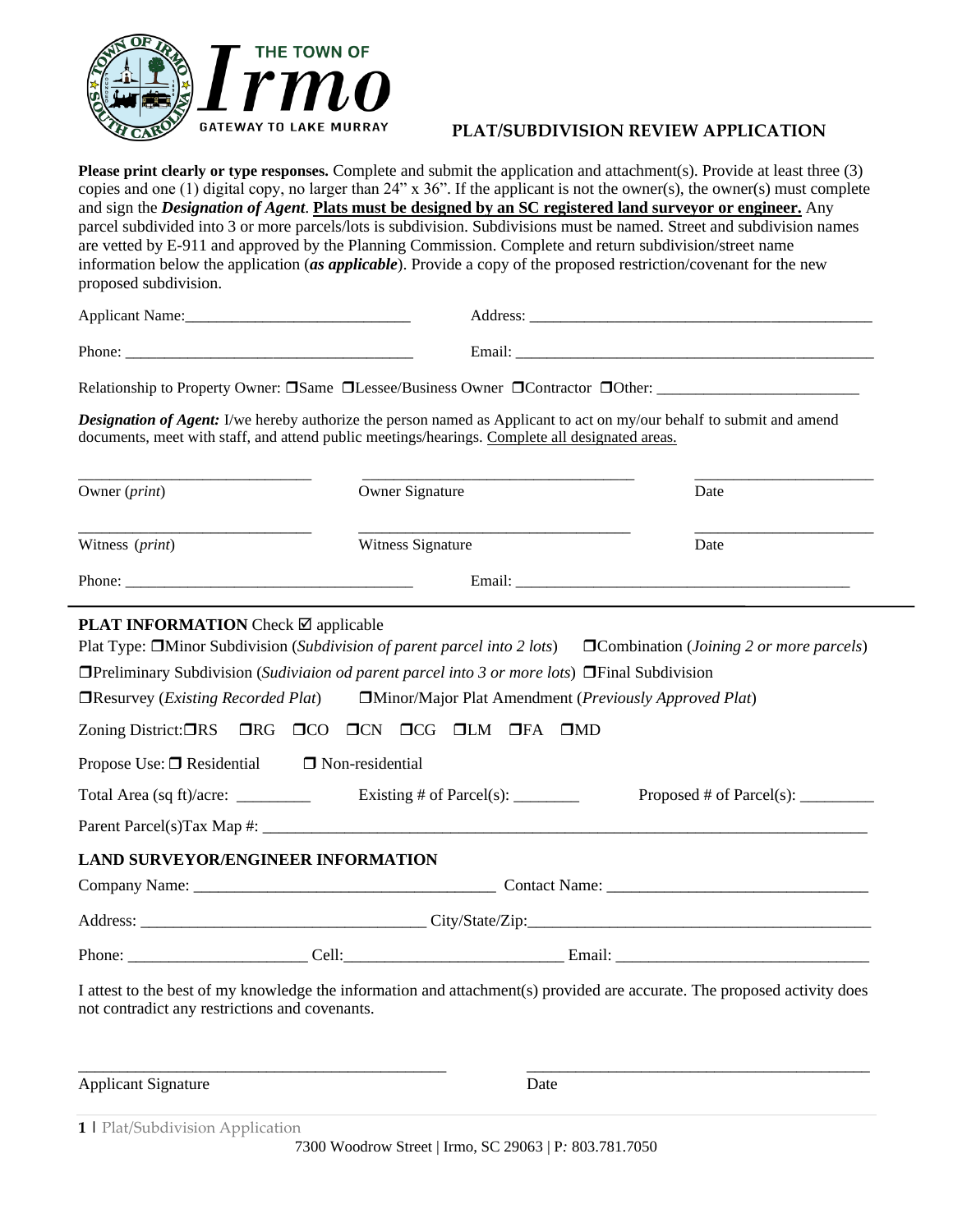## **SUBDIVISION/DEVELOPMENT & ROAD NAME RESERVATION APPLICATION**

Parent TMS#(s): \_\_\_\_\_\_\_\_\_\_\_\_\_\_\_\_\_\_\_\_\_\_\_\_\_\_\_\_\_\_\_\_\_\_\_\_\_\_\_\_\_\_\_\_\_\_\_\_\_\_\_\_\_\_\_\_\_\_\_\_\_\_\_\_\_\_\_\_\_\_\_\_\_\_\_\_\_\_\_

Provide at least twelve (12) potential names. Street and subdivision names are vetted by E-911 and approved by the Planning Commission.

| Troposeu suburrision France |              |  |  |
|-----------------------------|--------------|--|--|
| . .                         | <u>L</u> .   |  |  |
| $\bigcirc$<br>$\cup$ .      | 4.           |  |  |
|                             | 6.           |  |  |
| −<br>. .                    | $\mathbf{o}$ |  |  |
| q                           | 10.          |  |  |
| .                           | 12.          |  |  |
| 13.                         | 14.          |  |  |
| 15.                         | 16.          |  |  |

#### *Proposed Subdivision Name*

## *Proposed Road/Street Name*

| . .          | ◠<br><u>L</u> . |
|--------------|-----------------|
| $\sim$<br>J. | 4.              |
| J.           | 6.              |
| ┍<br>. .     | 8.              |
| 9.           | 10.             |
| .            | 12.             |
| 13.          | 14.             |
| 15.          | 16.             |